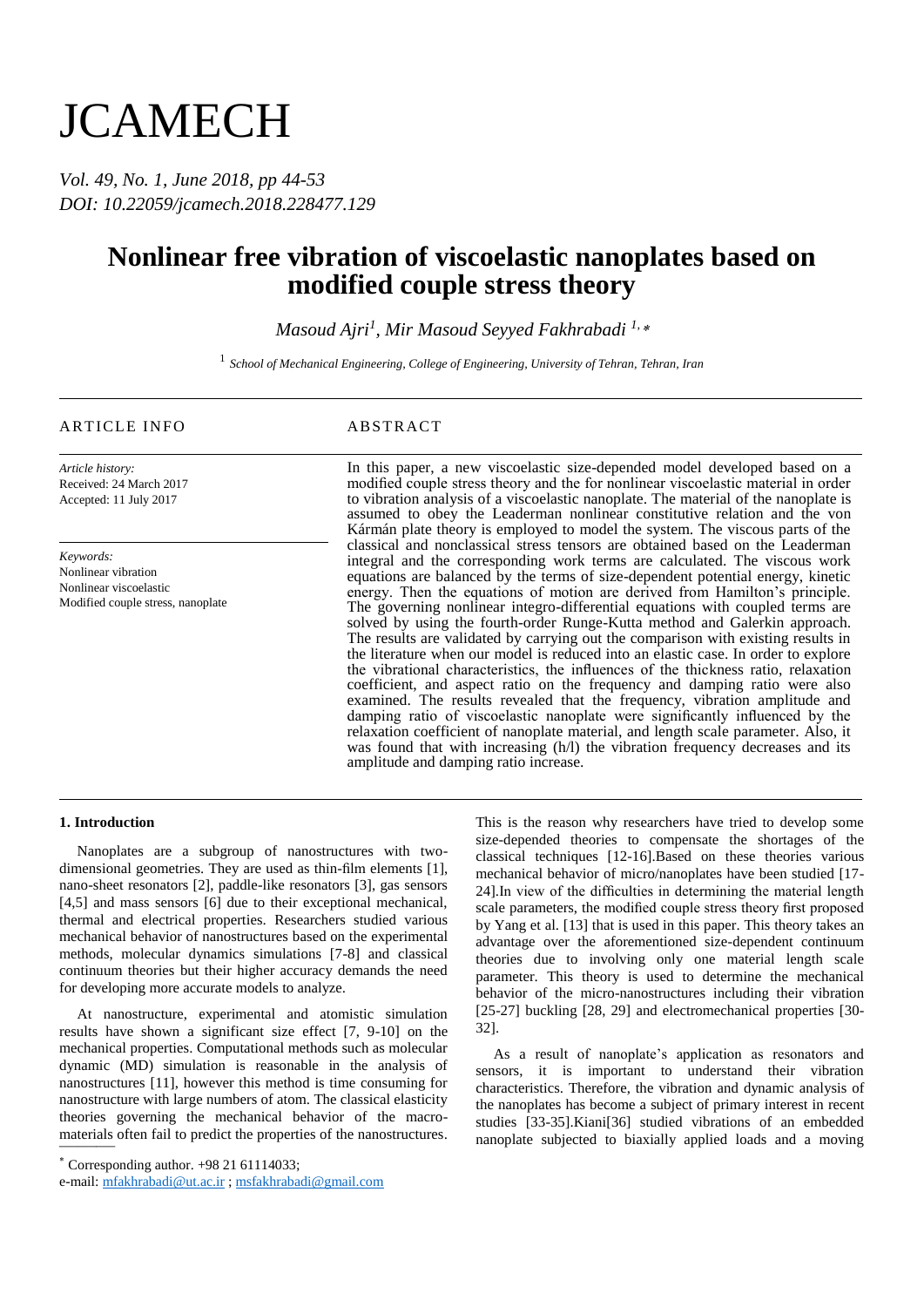nanoparticle. At this study the nanoplate is modeled via nonlocal Kirchhoff plate. The vibration of elastic thin nanoplates traversed by a moving nanoparticle involving Coulomb friction is investigated using the nonlocal continuum theory of Eringen[37]. Murmu and Pradhan [38] studied small-scale effect on free inplane vibration of the nanoplates by employing nonlocal continuum mechanics. They also investigated the vibration response of the nanoplates under uniaxially pre-stressed conditions [39]. Size-dependent natural frequencies and mode shapes of circular nanoplates under the effect of surface properties has been investigated by Assadi and Farshi [40]. In another work, a three dimensional vibration analysis of anisotropic layered composite nanoplates has been studied based on modified couple-stress theory [41]. Buckling and vibration of nanoplates such as single layered graphene sheets have been considered using nonlocal elasticity theory [42]. In that case, Navier type solution was used for simply supported sheets and Levy type method was used for nanoplates with two opposite edge simply supported and remaining ones arbitrary. Malekzadeh et al. [43] investigated the free vibration of orthotropic arbitrary straight-sided quadrilateral nanoplates. Recently, free vibration of a circular FG Microplates in thermal environments at different boundary condition have been investigated [44].

It should be noted that a large amount of previous researcha activities have been concentrated on the calculation of frequencies of the nanoplates with elastic structure whereas the nanostucture similar to many materials can also reveal viscoelastic structural damping. Recently some experiments have revealed that the viscoelastic phenomena widely exist in NEMS and MEMS materials such as silicon [45], polysilicon [46] and metals [47]. Su et al. recently reported the viscoelastic properties of graphene oxide nanoplate proved by their experimental investigations [48]. The tensile tests on this nanoplate show clear hysteresis loops, indicating the viscoelastic property of the graphene oxide nanoplate. In addition, Liu and Zhang [49] discussed the vibration of a double-viscoelastic FGM nanoplate, and Pouresmaeeli et al [50] investigated the vibration analysis of viscoelastic orthotropic nanoplates resting on viscoelastic medium. Jamalpoor et al [51] studied free transverse vibration analysis of orthotropic multi-viscoelastic microplate system via modified strain gradient. The vibration and instability of axially moving viscoelastic micro-plate is investigated. The viscoelastic structural properties of micro-plate are taken into consideration based on Kelvin's model [52]. In all above mentioned work, the Boltzmann superposition principle was incorporated, enabling the modeling of linear viscoelastic materials. However, it is well known that many viscoelastic materials are not linear hence they should be modeled nonlinearily in order to give an adequate description of a viscoelastic structure behavior. The comparison research [53] has shown that the Leaderman model [54] is one of useful representations, when prediction and simplicity are concerned. This model have been used in this paper.

To the best of our knowledge, no investigation has been performed on the vibration of nonlinear viscoelastic nanoplates by modified continuum models. The aim of this study is to present a new size-depended model based modified couple stress for nonlinear viscoelastic material in order to vibration analysis of the nanoplates. The material of the nanoplate is assumed to obey the Leaderman nonlinear constitutive relation and the von Kármán plate theory is employed to model the system. The dynamic governing equations together with initial conditions and boundary conditions are obtained by a combination of the basic equations of modified couple stress theory [13] and Hamilton's principle. Then, the nonlinear size-dependent viscoelastically coupled integro-differential equation are solved by incorporating the expansion theory and Galerkin method with the fourth-order Runge–Kutta technique, and some useful results are obtained.

#### **2. Governing equations of viscoelastic nanoplates**

Consider a rectangular plate of length a, width b, and thickness h with viscoelastic material behavior. To obtain the governing equation of this viscoelastic nanoplate the generalized is applied *t*

$$
\delta \int \left[ T - U + W \right] dt = 0 \tag{1}
$$

where  $\delta T$  indicates the variation of the kinetic energy,  $\delta U$ represents the variation of the elastic strain energy or elastic potential energy, and *δW* denotes the virtual work done by nonconseravtive forces such as external and viscous dissipation.

Here, it is convenient to divide the virtual work *δW* into two parts. One is the virtual work *δWext* performed by all external forces and the other is the virtual work *δWvis* performed by the viscous dissipative forces. Therefore, we get

$$
\delta W = \delta W_{\text{ext}} + \delta W_{\text{vis}} \tag{2}
$$

Substituting Eq. (2) into Eq. (1), the generalized Hamilton's principle can be rewritten as  $(3)$ 

$$
\int_{t}^{t} \left[ \delta T - \delta U + \delta W_{ext} + \delta W_{vis} \right] dt = 0
$$

In the following analysis, the formulation is limited to small strains, and moderate rotations and displacements, so that there is no geometric update of the domain, and consequently, there is no difference between the Cauchy stress tensor and the second Piola–Kirchhoff stress tensor. In the modified couple stress theory proposed by Yang et al. [13] the strain tensor  $\mathcal E$  and the symmetric part of the curvature tensor  $\gamma$  can be given as

$$
\varepsilon = \frac{1}{2} \Big[ \nabla u + (\nabla u)^{T} \Big] \quad \chi = \frac{1}{2} \Big[ \nabla \omega + (\nabla \omega)^{T} \Big]
$$
 (4)

where  $u$  is the displacement vector and  $\omega$  is the rotation vector defined as

$$
\omega = \frac{1}{2} \operatorname{curl} \left( u \right) \tag{5}
$$

According to the Leaderman constitutive relation [54], for a viscoelastic structure the stress tensor  $\sigma$  and deviatoric part of the couple stress tensor *m* are given as

$$
\sigma = \lambda \otimes tr(\varepsilon)I + 2\mu \otimes \varepsilon \tag{6}
$$

$$
m=2l^2\mu\otimes\chi
$$

where  $\lambda$  and  $\mu$  are time-dependent Lame's constants, *l* is the material length-scale parameter, and the Stieltjes's convolution

operation symbol ' 
$$
\otimes
$$
' is defined as  
\n
$$
g(t) \otimes k(t) = g(0^+)k(t) + \int_{0^+}^{t} \frac{\partial g(t-\tau)}{\partial(t-\tau)} k(\tau) d\tau
$$
\n(7)

Based on the definition in Eq. (7), the Eq. (6) can be rewritten as Based on the definition in Eq. (7), the<br>  $\sigma = \left[ \lambda_0 tr(\varepsilon(t))I + 2\mu_0 \varepsilon(t) \right] +$ 

$$
\int_{0}^{t} \left[ \dot{\lambda}(t-\tau)tr(\varepsilon(\tau))I + 2\dot{\mu}(t-\tau)\varepsilon(\tau) \right] d\tau = \sigma_{\varepsilon} + \sigma_{\nu}
$$
\n(8)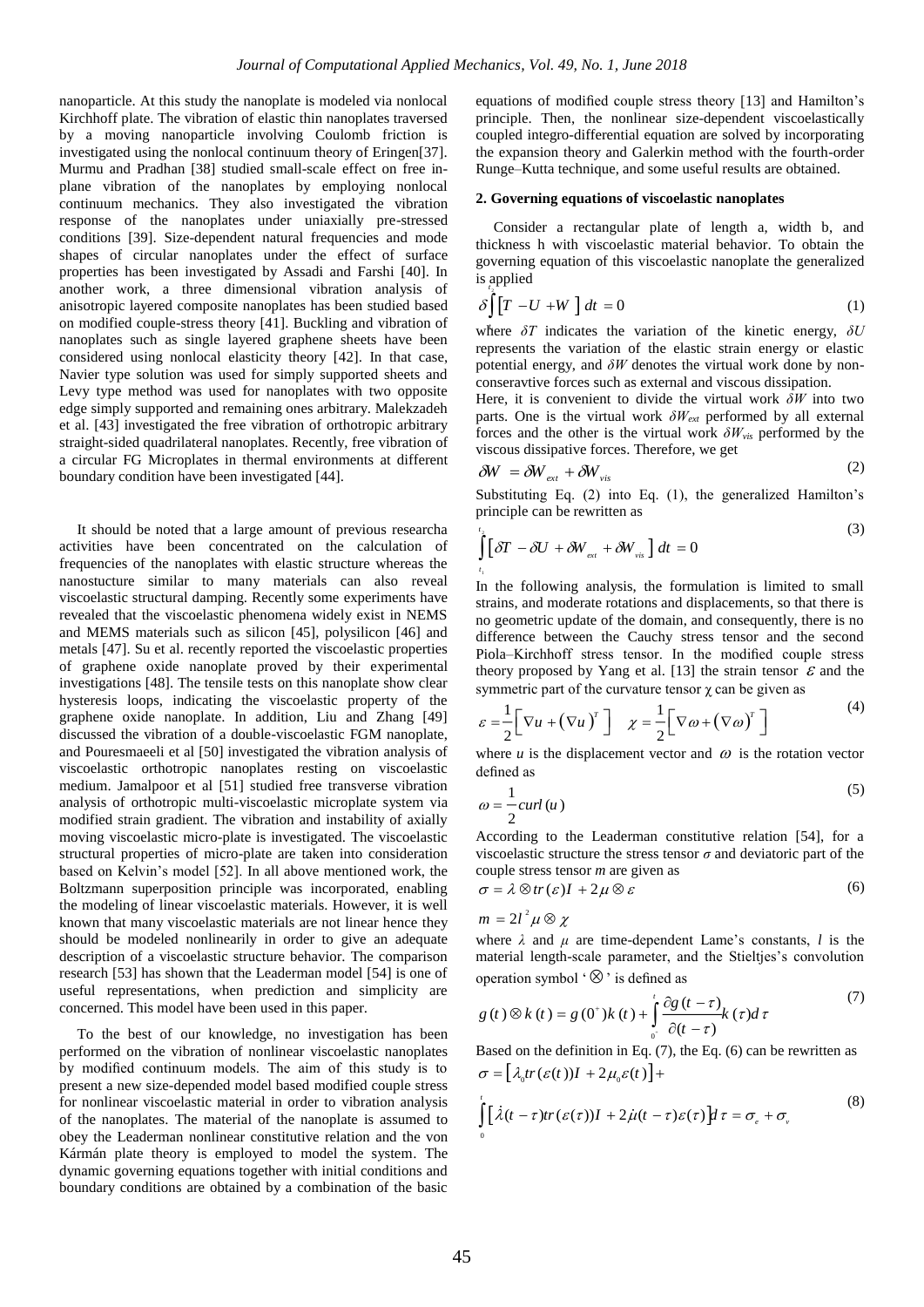$$
m = 2l^{2} \mu_{0} \chi(t) + \int_{0}^{t} \left[ 2l^{2} \dot{\mu}(t - \tau) \chi(\tau) \right] d\tau = m_{e} + m_{v} \qquad (9)
$$

where  $\lambda_0$  and  $\mu_0$  are the initial Lame's constants; namely, their values at  $t=0$  and  $\mu(t) = G(t) = E(t)/2(1+v)$ .  $E(t)$  is the relaxation function and *G*(*t*) is the shear modulus related to the relaxation function  $E(t)$  and the time-independent Poisson's ratio *ν* The over dot (·) denotes differentiation with respect to the time. Therefore, the total stress tensor and deviatoric part of the total couple stress tensor could be both decomposed into two parts: current stress tensor  $\sigma_e$  and past history stress tensor  $\sigma_v$ ; current couple stress tensor me and past history couple stress tensor *m<sup>v</sup> .* Considering the Cartesian system (x, y, z) shown in Fig.1, where the xy-plane is coincident with the geometrical mid-plane of the undeformed nanoplate, the displacement field according to the Kirchhoff's plate theory [55] can be expressed as



Fig 1. Configuration and coordinate system of the nanoplate [55]

$$
u_x = u(x, y, t) - z \frac{\partial w}{\partial x}, v_y = v(x, y, t) - z \frac{\partial w}{\partial y}, w_z = w(x, y, t)
$$
 (10)

This approximation is applicable for the considered aspect ratios in this paper. However, some limitations related to this plate theory is also applicable here. For example, very large aspect ratios are better to considered as the beam model. In addition, small length to thickness ratios are better to be treated as the Mindlin or higher-ordered plate theories. The time-dependent variables *u*, *v* and *w* are the middle surface displacement components in the x, y and z directions, respectively. considering the von-Karman non-linearity, the strain components of any point in the nanoplate are expressed as

$$
\varepsilon_{xx} = \frac{\partial u}{\partial x} - z \frac{\partial^2 w}{\partial x^2} + \frac{1}{2} \left( \frac{\partial w}{\partial x} \right)^2
$$
  

$$
\varepsilon_{yy} = \frac{\partial v}{\partial y} - z \frac{\partial^2 w}{\partial y^2} + \frac{1}{2} \left( \frac{\partial w}{\partial y} \right)^2
$$
  

$$
\varepsilon_{xy} = \frac{1}{2} \left( \frac{\partial u}{\partial y} + \frac{\partial v}{\partial x} - 2z \frac{\partial^2 w}{\partial x \partial y} + \frac{\partial w}{\partial x} \frac{\partial w}{\partial y} \right)
$$
 (11)

Substituting Eq. (10) in Eq. (5), we obtain

$$
\omega_1 = \frac{\partial w}{\partial y} \qquad \omega_2 = -\frac{\partial w}{\partial x} \qquad \omega_3 = \frac{1}{2} \left( \frac{\partial v}{\partial x} - \frac{\partial u}{\partial y} \right) \tag{12}
$$

Similarly, from Eqs. (4) and (10) it follows that

$$
\chi_{11} = \frac{\partial^2 w}{\partial x \partial y} \qquad \chi_{22} = -\frac{\partial^2 w}{\partial x \partial y} \qquad \chi_{33} = 0
$$
\n
$$
\chi_{12} = \frac{1}{2} \left( \frac{\partial^2 w}{\partial y^2} - \frac{\partial^2 w}{\partial x^2} \right) \qquad \chi_{13} = \frac{1}{4} \left( \frac{\partial^2 v}{\partial x^2} - \frac{\partial^2 u}{\partial x \partial y} \right)
$$
\n
$$
\chi_{23} = \frac{1}{4} \left( \frac{\partial^2 v}{\partial x \partial y} - \frac{\partial^2 u}{\partial y^2} \right)
$$
\n(13)

substituting Eq. (11) into Eq. (8), the following equations can be obtained

$$
\sigma_{exx} = \frac{E_0}{(1-v^2)} \left[ \left( \frac{\partial u}{\partial x} - z \frac{\partial^2 w}{\partial x^2} + \frac{1}{2} \left( \frac{\partial w}{\partial x} \right)^2 \right) + \nu \left( \frac{\partial v}{\partial y} - z \frac{\partial^2 w}{\partial y^2} + \frac{1}{2} \left( \frac{\partial w}{\partial y} \right)^2 \right) \right]
$$
\n
$$
\sigma_{vxx} = \int_0^t \frac{E(t-\tau)}{(1-v^2)} \left[ \left( \frac{\partial u}{\partial x} - z \frac{\partial^2 w}{\partial x^2} + \frac{1}{2} \left( \frac{\partial w}{\partial x} \right)^2 \right) + \nu \left( \frac{\partial v}{\partial y} - z \frac{\partial^2 w}{\partial y^2} + \frac{1}{2} \left( \frac{\partial w}{\partial y} \right)^2 \right) \right] d\tau
$$
\n
$$
\sigma_{eyy} = \frac{E_0}{(1-v^2)} \left[ \left( \frac{\partial v}{\partial y} - z \frac{\partial^2 w}{\partial y^2} + \frac{1}{2} \left( \frac{\partial w}{\partial y} \right)^2 \right) + \nu \left( \frac{\partial u}{\partial x} - z \frac{\partial^2 w}{\partial x^2} + \frac{1}{2} \left( \frac{\partial w}{\partial x} \right)^2 \right) \right]
$$
\n
$$
\sigma_{vyy} = \int_0^t \frac{E(t-\tau)}{(1-v^2)} \left[ \left( \frac{\partial v}{\partial y} - z \frac{\partial^2 w}{\partial y^2} + \frac{1}{2} \left( \frac{\partial w}{\partial y} \right)^2 \right) + \nu \left( \frac{\partial u}{\partial x} - z \frac{\partial^2 w}{\partial x^2} + \frac{1}{2} \left( \frac{\partial w}{\partial x} \right)^2 \right) \right] d\tau
$$
\n
$$
\sigma_{exy} = G_0 \left( \frac{\partial u}{\partial y} + \frac{\partial v}{\partial x} - 2z \frac{\partial^2 w}{\partial x \partial y} + \frac{\partial w}{\partial x} \frac{\partial w}{\partial y} \right)
$$
\n
$$
\sigma_{vxy} = \int_0^t G(t-\tau) \left( \frac{\partial u}{\partial y} + \frac{\partial v}{\partial x} - 2z \frac{\
$$

Similarly, after substituting Eq. (13) into Eq. (9), we can obtain

$$
m_{exx} = 2t^2 G_0 \left(\frac{\partial^2 w}{\partial x \partial y}\right), \quad m_{vxx} = 2t^2 \int_0^t \dot{G} (t-\tau) \left(\frac{\partial^2 w}{\partial x \partial y}\right) d\tau
$$
\n
$$
m_{eyy} = -2t^2 G_0 \left(\frac{\partial^2 w}{\partial x \partial y}\right), \quad m_{vyy} = -2t^2 \int_0^t \dot{G} (t-\tau) \left(\frac{\partial^2 w}{\partial x \partial y}\right) d\tau
$$
\n
$$
m_{exy} = t^2 G_0 \left(\frac{\partial^2 w}{\partial y^2} - \frac{\partial^2 w}{\partial x^2}\right), \quad m_{vxy} = t^2 \int_0^t \dot{G} (t-\tau) \left(\frac{\partial^2 w}{\partial y^2} - \frac{\partial^2 w}{\partial x^2}\right) d\tau
$$
\n
$$
m_{exz} = \frac{1}{2}t^2 G_0 \left(\frac{\partial^2 v}{\partial x^2} - \frac{\partial^2 u}{\partial x \partial y}\right), \quad m_{vxz} = \frac{1}{2}t^2 \int_0^t \dot{G} (t-\tau) \left(\frac{\partial^2 v}{\partial x^2} - \frac{\partial^2 u}{\partial x \partial y}\right) d\tau
$$
\n
$$
m_{eyz} = \frac{1}{2}t^2 G_0 \left(\frac{\partial^2 v}{\partial x \partial y} - \frac{\partial^2 u}{\partial y^2}\right), \quad m_{vyz} = \frac{1}{2}t^2 \int_0^t G (t-\tau) \left(\frac{\partial^2 v}{\partial x \partial y} - \frac{\partial^2 u}{\partial y^2}\right) d\tau
$$
\n(15)

According to the modified couple stress theory of Yang et al. [13], we know that the variation of the elastic potential energy is in the following form

$$
\delta U = \int (\sigma_e \delta \varepsilon + m_e \delta \chi) dv \tag{16}
$$

Integration on volume for nanoplate can be written as *h*

$$
\int_{V} F dv = \int_{A} \frac{1}{2} F dz dA
$$
\n(17)

After substituting Eq. (17) into Eq. (16) and integrating by parts and collecting the coefficients of ( $\delta u$ ,  $\delta v$ ,  $\delta w$ ), the following result can be obtained

$$
\delta U = \int_{A} \left[ -\frac{\partial N_{exx}}{\partial x} - \frac{\partial N_{exy}}{\partial y} - \frac{1}{2} \frac{\partial^{2} R_{exz}}{\partial x \partial y} - \frac{1}{2} \frac{\partial^{2} R_{eyz}}{\partial y^{2}} \right] \delta u
$$
  
+ 
$$
\left( -\frac{\partial N_{eyy}}{\partial y} - \frac{\partial N_{exy}}{\partial x} + \frac{1}{2} \frac{\partial^{2} R_{exz}}{\partial x^{2}} + \frac{1}{2} \frac{\partial^{2} R_{eyz}}{\partial x \partial y} \right) \delta v -
$$
  

$$
\left( \frac{\partial^{2} M_{exx}}{\partial x^{2}} + \frac{\partial^{2} M_{eyy}}{\partial y^{2}} + 2 \frac{\partial^{2} M_{exy}}{\partial x \partial y} - \frac{\partial^{2} R_{exx}}{\partial x \partial y} \right) \delta w -
$$
  

$$
\left( \frac{\partial^{2} N_{exx}}{\partial x^{2}} + \frac{\partial^{2} N_{exy}}{\partial y^{2}} + 2 \frac{\partial^{2} N_{exy}}{\partial x \partial y} - \frac{\partial^{2} R_{exx}}{\partial x \partial y} \right) \delta w \right] dA
$$
  
(18)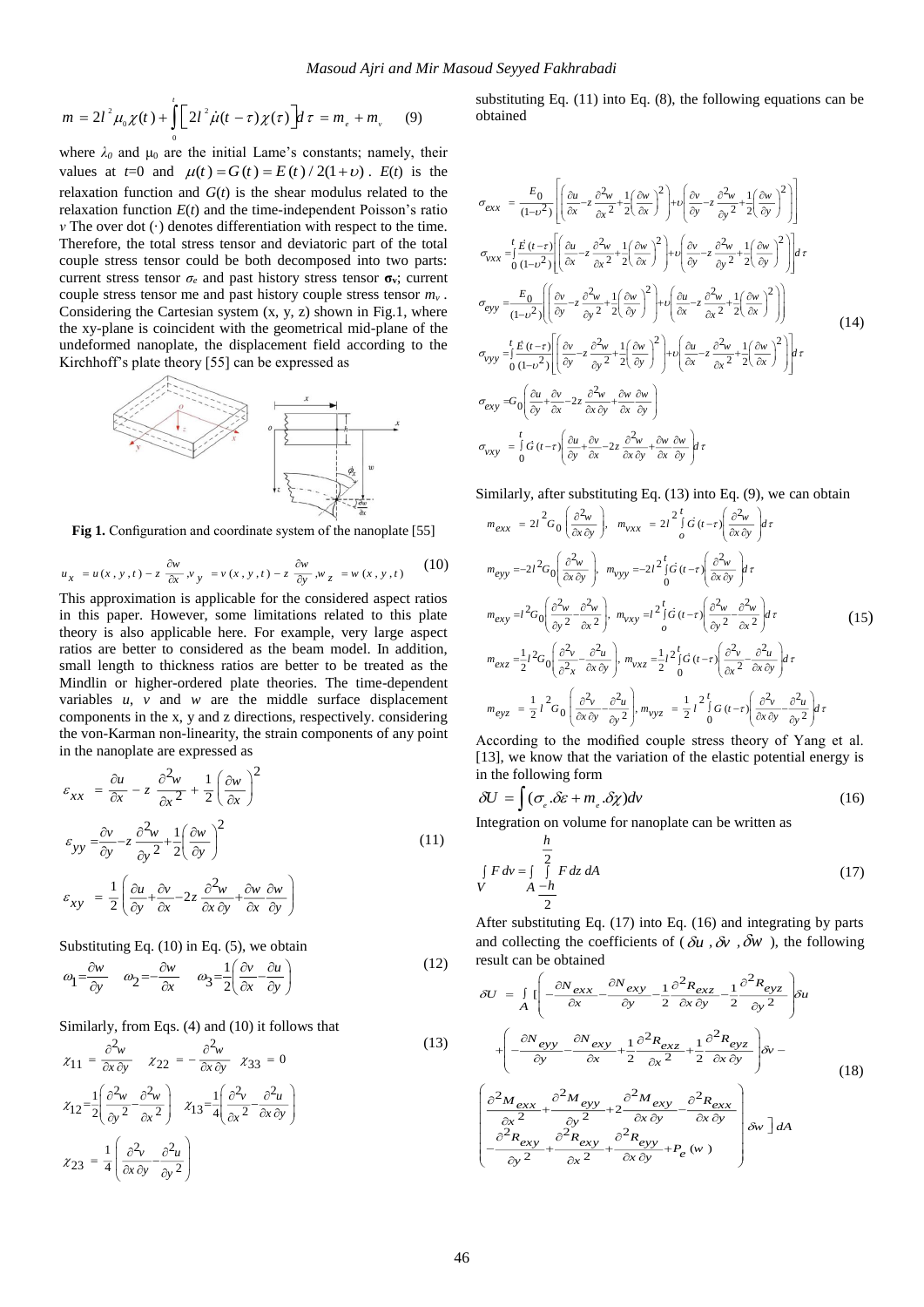where stress and couple resultants can be defined by integrating corresponding stresses along the thickness as follows

$$
N_{eij} = \int_{-h/2}^{h/2} \sigma_{eij} dz \qquad R_{eij} = \int_{-h/2}^{h/2} m_{eij} dz \qquad (19)
$$

and

$$
P_e(w) = \frac{\partial}{\partial x} \left( N_{exx} \frac{\partial w}{\partial x} + N_{exy} \frac{\partial w}{\partial y} \right) + \frac{\partial}{\partial y} \left( N_{exy} \frac{\partial w}{\partial x} + N_{eyy} \frac{\partial w}{\partial y} \right)
$$
(20)

Similarly, the virtual work performed by the viscous dissipative forces can be givens as

$$
\delta W_{\nu i s} = \delta U_{\nu i s} = \int (\sigma_v \cdot \delta \varepsilon + m_v \cdot \delta \chi) dv \tag{21}
$$

By integration

$$
\delta W_{visco} = \int_{A} \left[ \left( -\frac{\partial N_{vxx}}{\partial x} - \frac{\partial N_{vxy}}{\partial y} - \frac{1}{2} \frac{\partial^{2} R_{vxz}}{\partial x \partial y} - \frac{1}{2} \frac{\partial^{2} R_{vyz}}{\partial y^{2}} \right) \delta u \right]
$$
  
+ 
$$
\left( -\frac{\partial N_{vyy}}{\partial y} - \frac{\partial N_{vxy}}{\partial x} + \frac{1}{2} \frac{\partial^{2} R_{vxz}}{\partial x^{2}} + \frac{1}{2} \frac{\partial^{2} R_{vyz}}{\partial x \partial y} \right) \delta v -
$$
  

$$
\left( \frac{\partial^{2} M_{vxx}}{\partial x^{2}} + \frac{\partial^{2} M_{vyy}}{\partial y^{2}} + 2 \frac{\partial^{2} M_{vxy}}{\partial x \partial y} - \frac{\partial^{2} R_{vxx}}{\partial x \partial y} \right) \delta w \right] dA
$$
  

$$
- \frac{\partial^{2} R_{vxy}}{\partial y^{2}} + \frac{\partial^{2} R_{vxy}}{\partial x^{2}} + \frac{\partial^{2} R_{vyy}}{\partial x \partial y} + N_{U}(w)
$$

Where stress and couple resultants can be defined by integrating corresponding stresses along the thickness as follows

$$
N_{\text{Uij}} = \int_{-h/2}^{h/2} \sigma_{\text{Uij}} dz \quad R_{\text{Uij}} = \int_{-h/2}^{h/2} m_{\text{Uij}} dz \tag{23}
$$

and

$$
P_U(w) = \frac{\partial}{\partial x} \left( N_{UXX} \frac{\partial w}{\partial x} + N_{UXY} \frac{\partial w}{\partial y} \right) + \frac{\partial}{\partial y} \left( N_{UXY} \frac{\partial w}{\partial x} + N_{UYY} \frac{\partial w}{\partial y} \right)
$$
(24)

The virtual work done by external forces consists of three parts: (1) virtual work done by the body forces  $\int \sin V = \Omega \times (-h/2, h/2)$ , (2) virtual work done by surface tractions acting on the top and bottom surfaces Ω*,* and (3) virtual work done by surface tractions acting on the lateral surface  $S = \Gamma \times (-h/2, h/2)$ , where  $\Omega$  denotes the middle surface of the plate and  $\Gamma$  is the boundary of the middle surface [56]. Let  $(f_x, f_y, f_z)$  be the body forces,  $(c_x, c_y, c_z)$  be the body couples,  $(q_x, q_y, q_z)$  be the tractions acting on  $\Gamma$ , and  $(t_x, t_y, t_z)$ and  $(s_x, s_y, s_z)$  be the Cauchy traction and surface couple, respectively, acting on *S*. Then, the virtual work done by external forces is [57].

For 
$$
S = \frac{15}{\Gamma} \int_{\Gamma} \int_{0}^{2\pi} (t_x \delta u + t_y \delta v + t_z \delta w + s_x \delta \omega_1 + s_y \delta \omega_2 + s_z \delta \omega_3) d\Gamma
$$

\n(25)

$$
-\int_{\Omega} (f_x \delta u + f_y \delta v + f_z \delta w + q_x \delta u + q_y \delta v + q_z \delta w + c_x \delta \omega_1 + c_y \delta \omega_2 + c_z \delta \omega_3) dA
$$
  
The first variation of kinetic energy of structure is given as  

$$
\delta K = \int \rho \left[ \vec{u}_x \delta \vec{u}_x + \vec{v}_y \delta \vec{v}_y + \vec{w}_z \delta \vec{w}_z \right] dV
$$
(26)

where  $\rho$  is mass density of the nanoplate. In the Eq. (26) and throughout this paper, the overhead "·" and "··" denote, respectively, the first and second time derivatives.

Derivation Eq. (10) respect to time and substituting in Eq. (26) gives  $(27)$ 

$$
\delta K = \int_{A} \left\{ I_0 \left( \vec{u} \, \delta \vec{u} + \vec{v} \, \delta \vec{v} + \vec{w} \, \delta \vec{w} \right) + I_2 \left( \frac{\partial \vec{w}}{\partial x} \cdot \frac{\partial \delta \vec{w}}{\partial x} + \frac{\partial \vec{w}}{\partial y} \cdot \frac{\partial \delta \vec{w}}{\partial y} \right) \right\}
$$
\n
$$
- I_1 \left( \vec{u} \, \frac{\partial \delta \vec{w}}{\partial x} + \delta \vec{u} \, \frac{\partial \vec{w}}{\partial x} + \vec{v} \, \frac{\partial \delta \vec{w}}{\partial y} + \delta \vec{v} \, \frac{\partial \vec{w}}{\partial y} \right) \right\} dA
$$
\n(21)

Where

$$
\frac{\frac{h}{2}}{\frac{1}{2}} \left( 1, z, z^2 \right) \rho dz = \left( I_0, I_1, I_2 \right)
$$
\n<sup>(28)</sup>

Substituting the expressions for  $\partial U$ ,  $\partial W_{\nu i}$ ,  $\partial W_{\nu x}$ , and  $\partial K$  from the Eqs.  $(18)$ ,  $(22)$ ,  $(25)$  and  $(27)$  into Eq.  $(3)$  and integrating by parts, and collecting the coefficients of  $(\delta u, \delta v, \delta w)$ , the dynamic governing equation of the viscoelastic nanoplate can be obtained as

$$
\delta u : \frac{\partial N_{xx}}{\partial x} + \frac{\partial N_{xy}}{\partial y} + \frac{1}{2} \left( \frac{\partial^2 R_{xz}}{\partial x \partial y} + \frac{\partial^2 R_{yz}}{\partial y^2} \right) + f_x
$$
  
\n
$$
+q_x + \frac{1}{2} \frac{\partial c_z}{\partial y} = I_0 \ddot{u} - I_1 \frac{\partial \ddot{w}}{\partial x}
$$
  
\n
$$
\delta v : \frac{\partial N_{yy}}{\partial y} + \frac{\partial N_{xy}}{\partial x} - \frac{1}{2} \left( \frac{\partial^2 R_{xz}}{\partial x^2} + \frac{\partial^2 R_{yz}}{\partial x \partial y} \right) + f_y
$$
  
\n
$$
+q_y - \frac{1}{2} \frac{\partial c_z}{\partial x} = I_0 \ddot{v} - I_1 \frac{\partial \dddot{w}}{\partial y}
$$
  
\n
$$
\delta w : \frac{\partial^2 M_{xx}}{\partial x^2} + \frac{\partial^2 M_{yy}}{\partial y^2} + 2 \frac{\partial^2 M_{xy}}{\partial x \partial y}
$$
  
\n
$$
+ \frac{\partial^2 (R_{yy} - R_{xx})}{\partial x \partial y} + \frac{\partial^2 R_{xy}}{\partial x^2} - \frac{\partial^2 R_{xy}}{\partial y^2} + P(w)
$$
  
\n
$$
+ f_z + q_z - \frac{\partial c_x}{\partial y} + \frac{\partial c_y}{\partial x} =
$$
  
\n
$$
I_0 \ddot{w} - I_2 \left( \frac{\partial^2 \ddot{w}}{\partial x^2} + \frac{\partial^2 \ddot{w}}{\partial y^2} \right) + I_1 \left( \frac{\partial \ddot{u}}{\partial x} + \frac{\partial \dddot{v}}{\partial y} \right)
$$

where,  $N_{ij} = N_{ij} + N_{ij}$ ,  $P(w) = P_{e} + P_{v}$  and  $M_{ij} = M_{ij} + M_{ij}$ 

The Equation (29) is the system of integral-differential equations for a viscoelastic nanoplate based on the modified couple stress theory, which contains an additional internal material length scale parameter. Moreover, this additional material constant not only affects the current situation, but also affects the past history situation. Furthermore, when the past history term is neglected the Eq. (29) could be reduced into the size-depended model for elastic nanoplate, and when the size effect is neglected, i.e.  $l = 0$ , it could be reduced into the classical viscoelastic plate model.

The equations of motion can be expressed in terms of displacements (*w*) as:

$$
\delta w : -\left(D + A_n\right) \left(E_0 \nabla^4 w + \int_0^t \vec{E}(t-\tau) \nabla^4 w(\tau) d\tau\right)
$$
\n
$$
+ B_n \left(E_0 P(w) + \int_0^t \vec{E}(t-\tau) P(w(\tau)) d\tau\right)
$$
\n
$$
+ f_z + q_z - \frac{\partial c_x}{\partial y} + \frac{\partial c_y}{\partial x} = I_0 \vec{w} \ - I_2 \left(\frac{\partial^2 \vec{w}}{\partial x^2} + \frac{\partial^2 \vec{w}}{\partial y^2}\right) + I_1 \left(\frac{\partial \vec{u}}{\partial x} + \frac{\partial \vec{v}}{\partial y}\right)
$$
\n
$$
D = \frac{h^3}{12(1-\nu^2)} A_n = \frac{hl^2}{2(1+\nu)} B_n = \frac{h}{1-\nu^2}
$$
\nwhere

\n
$$
Q = \frac{h^3}{12(1-\nu^2)} A_n = \frac{hl^2}{2(1+\nu)} B_n = \frac{h}{1-\nu^2}
$$
\nwhere

where

$$
P(w) = \frac{h}{1 - v^2} \begin{bmatrix} \frac{\partial^2 w}{\partial x^2} \left( \frac{\partial u}{\partial x} + \frac{1}{2} \frac{\partial w}{\partial x} \frac{\partial w}{\partial x} + v \frac{\partial v}{\partial y} + \frac{\partial w}{2} \frac{\partial w}{\partial y} \frac{\partial w}{\partial y} \right) \\ + \frac{\partial^2 w}{\partial y^2} \left( \frac{\partial v}{\partial y} + \frac{1}{2} \frac{\partial w}{\partial y} \frac{\partial w}{\partial y} + v \frac{\partial u}{\partial x} + \frac{\partial w}{2} \frac{\partial w}{\partial x} \frac{\partial w}{\partial x} \right) \\ + (1 - v) \frac{\partial^2 w}{\partial x \partial y} \left( \frac{\partial u}{\partial y} + \frac{\partial v}{\partial x} + \frac{\partial w}{\partial x} \frac{\partial w}{\partial y} \right) \end{bmatrix}
$$
(31)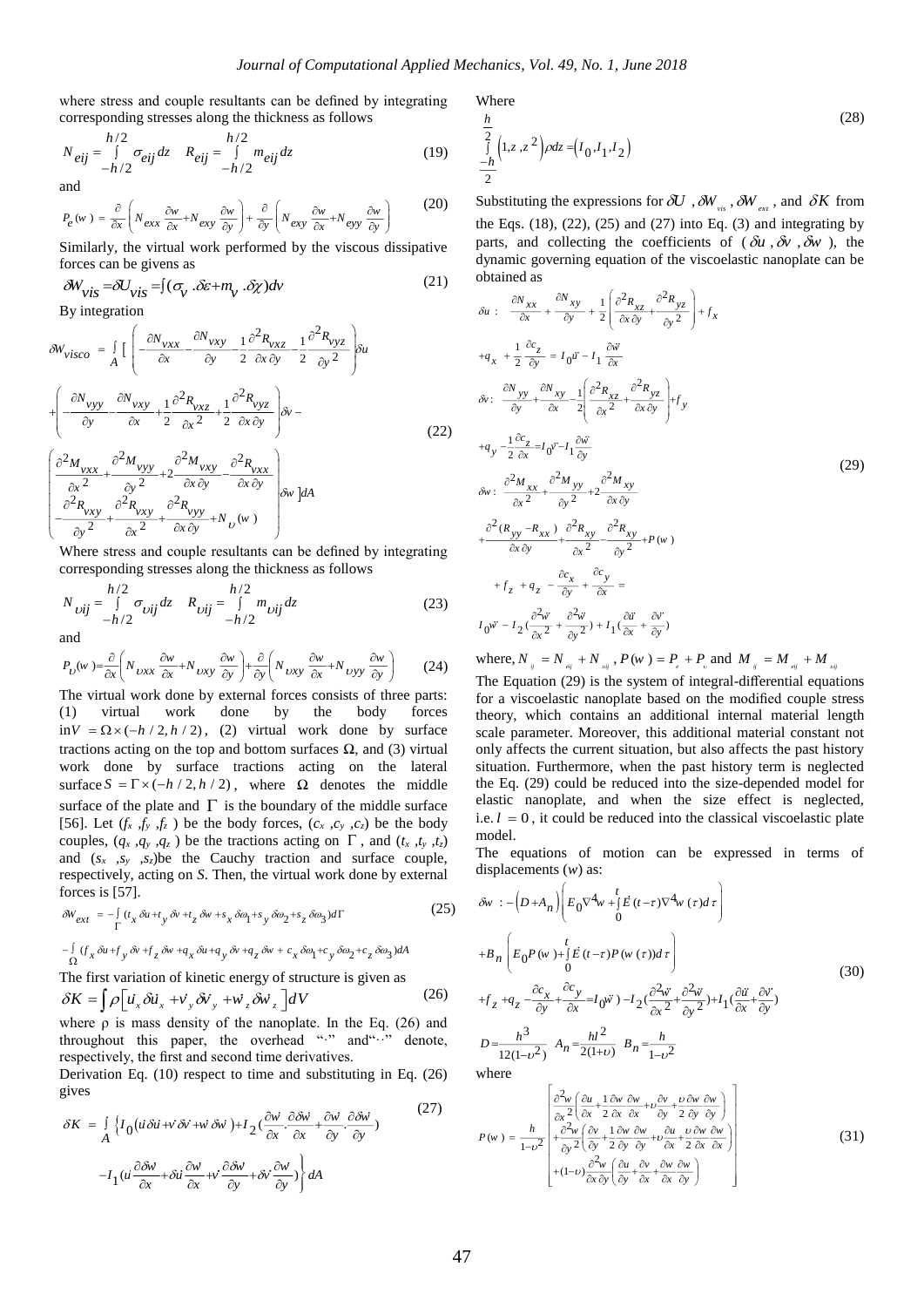For homogenous rectangle plate *I<sup>1</sup>* become zero. For convenience, the following nondimensional variables and parameters are introduced

$$
\bar{x} = \frac{x}{a}, \bar{y} = \frac{y}{b}, \bar{w} = \frac{w}{h}, \bar{t} = \frac{t}{T}, \zeta = \frac{a}{b}, l_0 = \frac{l}{h}, T = \sqrt{\frac{l_0 a^4}{E_0 h^3}}
$$
(32)

In this paper, the standard anelastic linear solid model which is suggested by most experiment results [58, 59] is introduced for the material viscoelasticity, and the relaxation function is given as

$$
E(t)=A+Be^{-\lambda t}
$$
\n(33)

where  $\lambda$  is the element relaxation coefficient of the nanoplate material.The Eq.(33) implies the initial Young's modulus  $E_0 = E(0) = A + B$ . Then the nondimensional form of relaxation function is introduced as

$$
n(t) = \frac{E(t)}{E_0} = \overline{A} + \overline{B}e^{-\overline{\lambda}t}
$$
\n(34)

where  $\overline{A} = \frac{A}{A+B}$ ,  $\overline{B} = \frac{A}{A+B}$  and  $\overline{\lambda} = \lambda T$ 

The present study considers the nanoplate with all edges simply supported. The solutions are assumed as [60]

$$
u(\bar{x}, \bar{y}) = \frac{1}{16} \sum_{m=1}^{\infty} \sum_{n=1}^{\infty} \alpha \frac{h}{a} \Phi_{mn}^{2}(\bar{t}) \sin 2\alpha \bar{x} (\cos 2\beta \bar{y} - 1 + \nu \zeta^{2} \frac{\beta^{2}}{\alpha^{2}})
$$
  

$$
v(\bar{x}, \bar{y}) = \frac{1}{16} \sum_{m=1}^{\infty} \sum_{n=1}^{\infty} \beta \frac{h}{b} \Phi_{mn}^{2}(\bar{t}) \sin 2\beta \bar{y} (\cos 2\alpha \bar{x} - 1 + \nu \frac{1}{\zeta^{2}} \frac{\alpha^{2}}{\beta^{2}})
$$
  

$$
w(\bar{x}, \bar{y}) = \sum_{m=1}^{\infty} \sum_{n=1}^{\infty} \Phi_{mn}(\bar{t}) \sin \alpha \bar{x} \sin \beta \bar{y}
$$
(35)

where,  $\alpha = m\pi$  and  $\beta = n\pi$ . Clearly, this choice of displacements  $(u, v, w)$  satisfies the simply supported boundary conditions of the plate. Furthermore, the expressions of u and v also satisfy the first two equations of the Eq. (30) automatically. To solve the last equation of Eq. (30) for  $\Phi_{mn}(t)$ , we use the Bubnov–Galerkin approach, and compute the integral. (With dropping the asterisk notation for brevity)

$$
\iint \Lambda \sin \alpha x \sin \beta y \, dx \, dy = 0
$$
\n
$$
00 \tag{36}
$$

where  $\Lambda$  is the left-hand side of the Eq. (30 c). Substituting the expressions of  $(u, v, w)$  into Eq. (30c), the following expression of  $\Lambda$  is obtained

$$
\Lambda = -\left\{ \frac{1}{16(1-\nu^2)} \left( 4\nu\zeta^2 \alpha^2 \beta^2 + 2(\alpha^4 + \zeta^4 \beta^4) + 2(\nu^2 - 1)(\alpha^4 \cos 2\beta y + \zeta^4 \beta^4 \cos 2\alpha x) \right) \right\}
$$
  
\n
$$
\times \left( \Phi^3(t) - B \lambda \int_0^t e^{-\lambda(t-\tau)} \Phi^3(\tau) d\tau \right) - \left( \frac{1}{12(1-\nu^2)} + \frac{1}{2(1+\nu)} t^2 \right) (\alpha^2 + \zeta^2 \beta^2)^2 \left( \Phi(t) - B \lambda \int_0^t e^{-\lambda(t-\tau)} \Phi(\tau) d\tau \right) - \tilde{\Phi}_{mn} \right\} \sin \alpha x \sin \beta y
$$
  
\n(37)

Substituting Eq. (37) into Eq. (36), the solution of  $\Phi_{mn}(t)$  can be obtained from

$$
\frac{1}{16(1-v^2)}\left(4v\zeta^2\alpha^2\beta^2+(3-v^2)(\alpha^4+\zeta^4\beta^4)\right)\left(\Phi^3(t)-B\lambda_1^t e^{-\lambda(t-\tau)}\Phi^3(\tau)d\tau\right)+\left(\frac{1}{12(1-v^2)}+\frac{1}{2(1+v)}t^2\right)(\alpha^2+\zeta^2\beta^2)^2\left(\Phi(t)-B\lambda_1^t e^{-\lambda(t-\tau)}\Phi(\tau)d\tau\right)+\Phi_{mn}(t)=0
$$
\n(38)

It is worth mentioning that, Eq. (38) is the resulting nonlinear integro-differential equation of the viscoelastic nanoplate based on the modified couple stress theory. The fourth-order Runge-Kutta method can be used to solve this equation after some algebraic processes [61].

#### **3. Numerical results and discussion**

For verification the accuracy of the present results, a comparison has been carried out with available data in the literature [62, 63] for an elastic rectangular plate ( $\lambda = 0$ ). The first linear dimensionless natural frequency of the out-of-plane motion  $\omega(a/h)^2 \sqrt{\rho/E}$  are listed in table-1 for several thickness ratios (*h/l*). It can be found that the present results are in good agreement with the results given by Ref. [62, 63]. For illustrative examples, the nanoplate is assumed to be made of epoxy with the following material properties:

 $\rho$ =1220 Kg/m<sup>3</sup> E=1.44 GPa v=0.38

Table1. Comparison of first linear dimensionless natural frequency for elastic nano plate (*a/b*=1).

|                | Tot chastic hand place $(u/v-1)$ . |         |                         |         |  |  |  |
|----------------|------------------------------------|---------|-------------------------|---------|--|--|--|
| h/l            | Non Classical plate                |         | classical plate $(l=0)$ |         |  |  |  |
|                | Ref [63]                           | Present | Ref [62]                | Present |  |  |  |
| 1              | 13.381                             | 13.383  | 6.16                    | 6.16    |  |  |  |
| $\overline{c}$ | 8.552                              | 8.558   | 6.16                    | 6.16    |  |  |  |
| 3              | 7.320                              | 7.323   | 6.16                    | 6.16    |  |  |  |
| 4              | 6.833                              | 6.839   | 6.16                    | 6.16    |  |  |  |
| 5              | 6.584                              | 6.602   | 6.16                    | 6.16    |  |  |  |
| 6              | 6.461                              | 6.470   | 6.16                    | 6.16    |  |  |  |
|                |                                    |         |                         |         |  |  |  |

At above table two significant effects due to the length scale parameter can be observed. First, it can be seen that the natural frequencies predicted by the new model are always higher than those predicted by the classical Kirchhoff plate theory. This is due to the increased stiffness predicted by the present model. Also, it can be found that the differences in natural frequencies for classical and present model are larger when the thickness ratio is small (e.g.  $h/l < 3$ ), while they are decreasing or even diminishing with increase in thickness ratio. This reveals that the size effect is significant only when the plate thickness is as small as the material length scale parameter.

To study the effect of variation of the length scale parameter on the vibration behavior of the nanoplate, the first three dimensionless natural frequencies are tabulated in Table 2 for linear and nonlinear model (von-karman strain), various Length scale thickness ratios(*l/h*) and some aspect ratios a/b.

It is apparent that the dimensionless natural frequency increases for increase in values of the length scale parameter for all modes of vibration. This is because of the fact that the plate becomes stiffer by increasing the length scale parameter. It can be seen that the first frequency of a nonoplate with  $a/b=2$  equals to the second frequency of a nanoplate with  $a/b=1$ . This is rated to the constants of the equating (38) and the same effect can be seen at Ref.[63].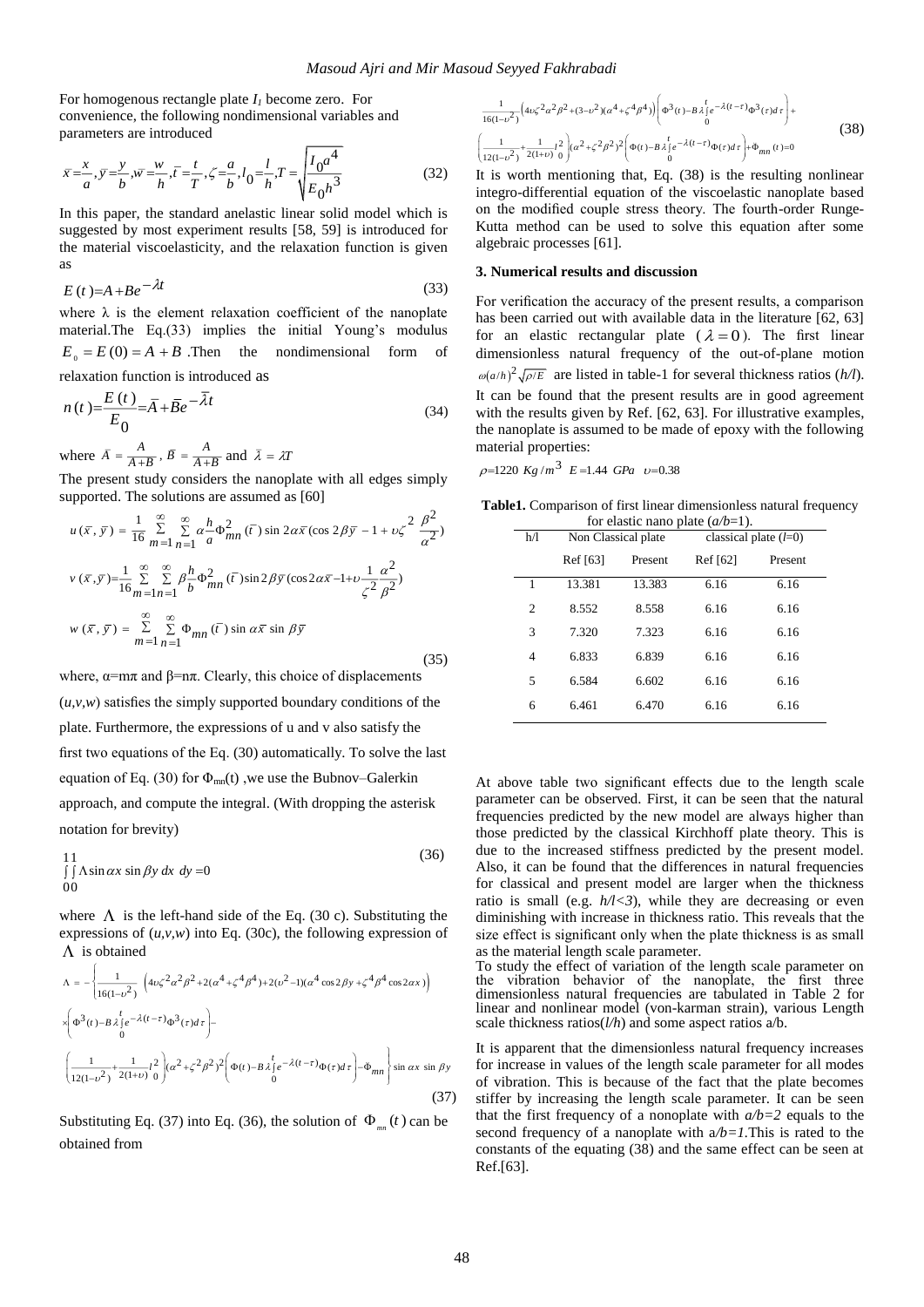**Table 2.** First three dimensionless natural frequencies with various length scale parameters

| (l/h)           |     | $a/b=1$      |          | $a/b=2$          |              |          |              |
|-----------------|-----|--------------|----------|------------------|--------------|----------|--------------|
|                 |     | $\omega_{1}$ | $\omega$ | $\omega_{\rm s}$ | $\omega_{1}$ | $\omega$ | $\omega_{3}$ |
|                 | 0.1 | 6.27         | 15.68    | 31.36            | 15.68        | 53.32    | 116.06       |
|                 | 0.5 | 8.55         | 21.39    | 42.79            | 21.39        | 72.74    | 158.32       |
| Lm <sup>a</sup> | 1   | 13.38        | 33.45    | 66.91            | 33.45        | 113.76   | 247.6        |
|                 | 5   | 59.72        | 149.31   | 298.63           | 149.31       | 507.67   | 1105         |
|                 | 10  | 118.97       | 297.44   | 594.96           | 297.44       | 1011     | 2202         |
|                 | 0.1 | 7.59         | 16.53    | 31.88            | 16.53        | 53.65    | 116.23       |
|                 | 0.5 | 9.22         | 21.75    | 43               | 21.75        | 72.87    | 158.39       |
|                 | 1   | 13.57        | 33.55    | 66.97            | 33.55        | 113.79   | 247.62       |
| $Nm^b$          | 5   | 59.72        | 149.31   | 298.63           | 149.31       | 507.67   | 1105         |
|                 | 10  | 118.97       | 297.44   | 594.96           | 297.44       | 1011     | 2202         |

a: Linear model b: Nonlinear model

**Table 3.** First dimensionless damped frequencies with different dimensionless relaxation coefficient and various length scale parameters.

| λ            | 1/h          | <br>$a/b=1$ |        | $a/b=2$ |        |
|--------------|--------------|-------------|--------|---------|--------|
|              |              | Lm          | Nm     | Lm      | Nm     |
|              | 0.1          | 6.23        | 10.94  | 15.66   | 20.38  |
|              | 0.5          | 8.52        | 11.79  | 21.38   | 23.95  |
| $\mathbf{1}$ | 1            | 13.36       | 14.76  | 33.45   | 34.26  |
|              | 5            | 59.72       | 59.74  | 149.32  | 149.33 |
|              | 10           | 118.97      | 118.97 | 297.44  | 297.44 |
|              | 0.1          | 5.78        | 10.07  | 15.35   | 19.72  |
|              | 0.5          | 8.10        | 11.07  | 21.13   | 23.51  |
| 5            | $\mathbf{1}$ | 13.02       | 14.30  | 32.27   | 34.03  |
|              | 5            | 59.61       | 59.63  | 149.27  | 149.28 |
|              | 10           | 118.92      | 118.92 | 297.44  | 297.44 |
|              | 0.1          | 5.35        | 9.21   | 14.23   | 18.24  |
|              | 0.5          | 7.40        | 10.12  | 19.96   | 22.19  |
| 15           | $\mathbf{1}$ | 11.97       | 13.17  | 32.25   | 32.96  |
|              | 5            | 58.90       | 58.91  | 148.93  | 148.94 |
|              | 10           | 118.50      | 118.50 | 297.26  | 297.26 |

The first dimensionless damped frequencies are tabulated in Table 3 for various Length scale thickness ratios (l/h), dimensionless relaxation coefficient ( $\lambda$ ) and some aspect ratios *a/b*. it can be seen that dimensionless damped frequencies increases for increase in values of the length scale parameter like natural frequencies. As expected the frequencies decrease with increasing dimensionless relaxation coefficient  $\lambda$ . Also nonlinear model frequencies are larger than linear model for all aspect ratio and length scale parameters. In order to highlight the difference between the linear frequencies and the corresponding nonlinear ones, the variation of these frequency are depicted at different relaxation times versus initial excitation in Fig. 2. It is observed that the nonlinear vibration frequency is higher than its linear counterpart under the action of the same initial excitation condition. This phenomenon are attributed to the intrinsic

stiffening effect of the nanoplate brought by geometric nonlinearity Moreover, one can find that the nonlinear frequency gets larger with the increase of the excitation velocity. This is also due to the intrinsic stiffening effect.



Fig 2. Variation of Linear and nonlinear damped frequency at different relaxation time versus excitation velocity  $(a/b=1$  and  $1/h=0.1$ )



**Fig 3**. Vibration response curves of the center deflection vs. time for the viscoelastic nanoplate.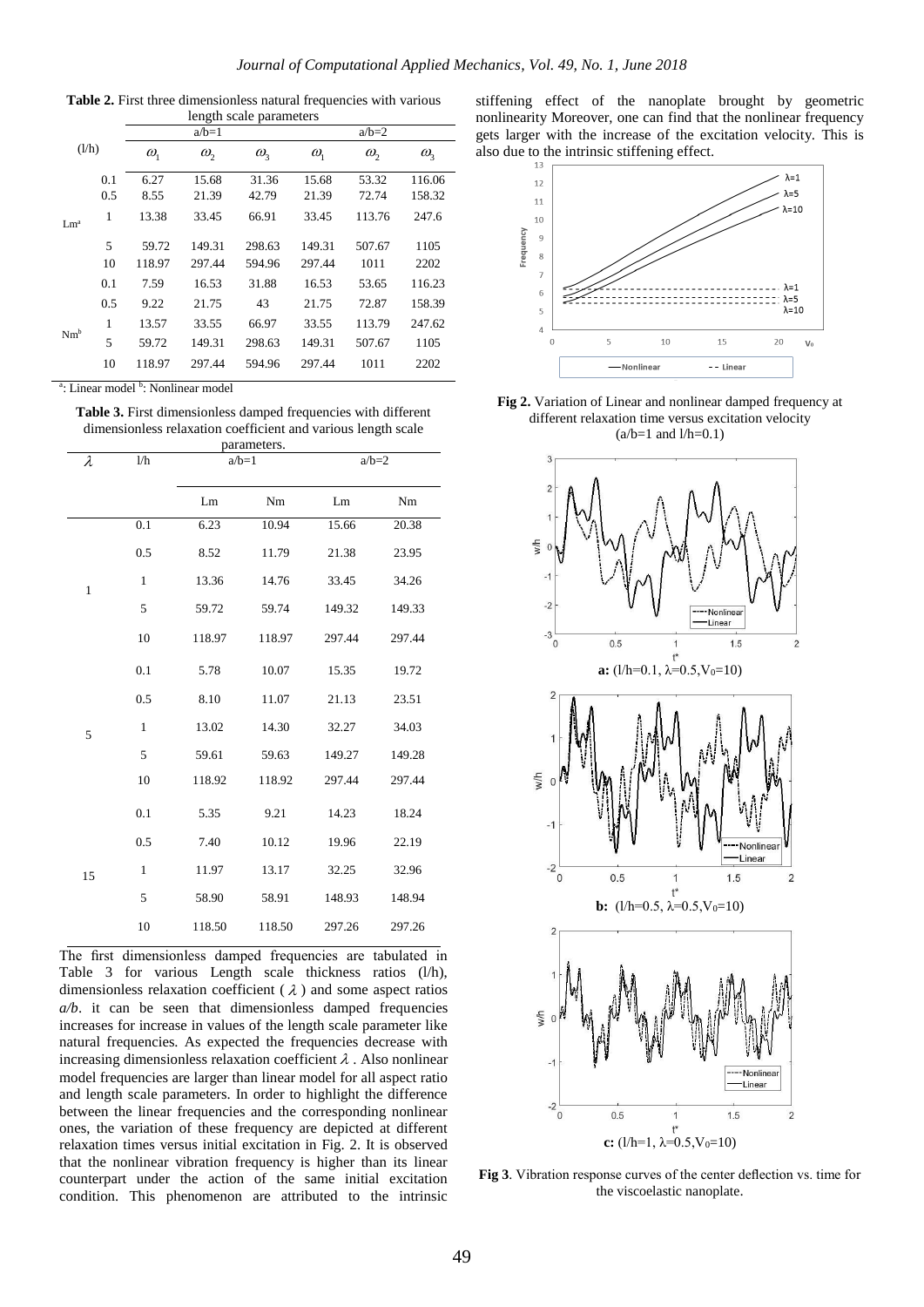



**Fig 4.** Variation of damping ratio and eigenfrequency with respect to thickness ratio for different values of relaxation time; (a) damping ratio, (b) imaginary part and (c) real part

The Effect of linearity, nonlinearity (von-karman strain) and length scale thickness ratio on vibration response of the centre deflection of the viscoelastic nanoplate are shown in Fig. 3. The aspect ratio is assumed to 1. It is apparent that vibration amplitude decrease with increasing length scale thickness ratio (compare fig.3 a-c). Also difference between linear and nonlinear model is more obvious at smaller thickness ratio.

In damped vibration the damping ratio can be obtained from this relation  $\zeta = \sqrt{1 - (\omega_d / \omega_n)^2}$ . Where  $\omega_d$ ,  $\omega_n$  and  $\zeta$  is damped frequency, natural frequency and damping ratio respectively. The damping ratio  $\xi$  and eigenfrequency of a square nanoplate versus the thickness ratio for some dimensionless relaxation coefficients are depicted in Fig 4. This figure show how the damping ratio of a viscoelastic nanoplate is a function of the length scale parameter. Two significant effects due to the length scale parameter can be observed. First, it can be seen that the imaginary part of frequency decreases by increasing thickness ratio because the length scale parameter tends to have a dampening effect on the vibration frequency [64], also it can be found that the rate of increase of the damping ratio is larger at small thickness ratio (e.g.  $h/1 < 5$ ) and then decreases to zero at

*h/l=15*. Therefore, increasing the thickness ratio beyond this value has no effect on damping ratio. It is observed that the nonlinear vibration damping ratio and imaginary part of frequency is higher than its linear counterparts at the same thickness ratio.



**Fig 5.** Variation of damping ratio and eigenfrequency with respect to relaxation time for different thickness ratio ;(a) damping ratio, (b) imaginary part and (c) real part

In order to demonstrate the effect of dimensionless relaxation coefficient on free vibration behavior of a viscoelastic nanoplate, the eigenfrequency and damping ratio  $(\xi)$  of square nanoplate are depicted in Fig.5. It can be seen the imaginary part of eigenfreuqncy decreases by increasing relaxation time due to the dissipation of system energy. Also, the relation between relaxation coefficient and damping ratio is not linear and its increasing rate decrease and become zero while the relaxation coefficient increase. It is observed that the damping ratio is higher at larger thickness ratio because the length scale parameter tends to have a dampening effect on the vibration frequency. The figure shows that the nonlinear vibration damping ratio and imaginary part of frequency is higher than its linear counterparts at the same relaxation time.

#### **4. Conclusion**

In this paper, a new viscoelastic size-depended model developed based on a modified couple stress theory and the for nonlinear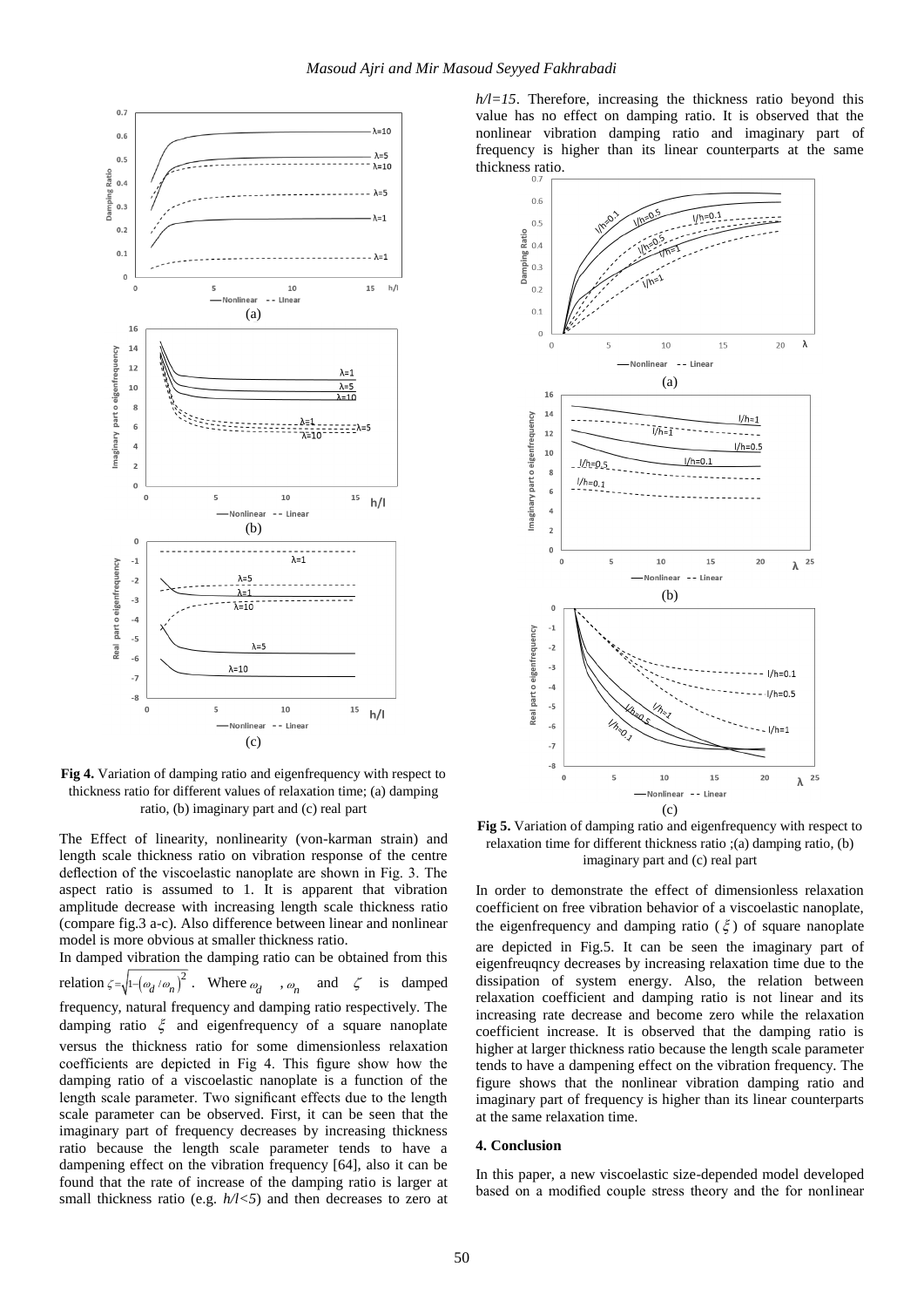viscoelastic material in order to vibration analysis of a viscoelastic nanoplate. The material of the nanoplate is assumed to obey the Leaderman nonlinear constitutive relation and the von Kármán plate theory is employed to model the system. The viscous parts of the classical and nonclassical stress tensors are obtained based on the Leaderman integral and the corresponding work terms are calculated. The viscous work equations are balanced by the terms of size-dependent potential energy, kinetic energy. Then the equations of motion are derived from Hamilton's principle. The governing nonlinear integrodifferential equations with coupled terms are solved by using the fourth-order Runge-Kutta method and Galerkin approach. Vibration analysis were performed for a simply supported rectangular viscoelastic nanoplate. In order to explore the vibrational characteristics, the influences of the thickness ratio, relaxation coefficient, and aspect ratio on the frequency and damping ratio were also examined.

- The results were found to be in good agreement with the existing data in the literature.
- It can be found that the differences in natural frequencies for classical and present model are larger when the thickness ratio is small (e.g.  $h/(\langle 3 \rangle)$ , while they are decreasing or even diminishing with increase in thickness ratio. This reveals that the size effect is significant only when the plate thickness is as small as the material length scale parameter.
- The results revealed that the frequency, vibration amplitude and damping ratio of viscoelastic nanoplate were significantly influenced by the relaxation coefficient, and length scale parameter.

#### References

[1] Freund LB, Suresh S., 2003, Thin film materials. Cambridge: Cambridge University Press.

[2] Bunch JS, van der Zande AM, Verbridge SS, Frank IW, Tanenbsum DM, Parpia JM, et al., Electromechanical resonators from graphene sheets, *Science*, vol. 315: pp. 490–3, 2007.

[3] Evoy S, Carr DW, Sekaric L, Olkhovets A, Parpia JM, Craighead HG., Nanofabrication and electrostatic operation of single-crystal silicon paddle oscillators, *Journal of Applied Physics* ,vol. 86: pp.6072–7, 1999.

[4] Lu G, Ocola LE, Chen J., reduced graphene oxide for roomtemperature gas sensors, *Nanotechnology* ,Vol.20: pp.445502, 2009.

[5] Arash B, Wang Q, Duan WH., Detection of gas atoms via vibration of graphenes, *Physics Letters A*, Vol.375,pp.2411–5, 2011.

[6] Sakhaee-Pour A, Ahmadian MT, Vafai A., Applications of single-layered graphene sheets as mass sensors and atomistic dust detectors, *Solid State Commun*ication, vol. 145,pp.168–72, 2008.

[7] Jiang J, Wang J, Li B., Young's modulus of graphene: A molecular dynamics study, *Physical Review B*.vol.80, 2009

[8] Han T, He P, Wang J, Wu A., Molecular dynamics simulation of a single graphene sheet under tension, *New Carbon Materials,* vol. 25, pp.261, 2010.

[9] J. S. Stölken and A. G. Evans., a microbend test method for measuring the plasticity length scale, *Acta Materialia*, vol.46,No.14, pp.5109–5115, 1998.

[10] R. Mindlin and H. Tiersten., Effects of couple-stresses in linear elasticity,*Archive for Rational Mechanics and Analysis*, vol.11,No.1: pp.415–448, 1962.

[11] Kim S, Park H., *Journal of Applied Physics*, 110, 2011.

[12] R. Mindlin and H. Tiersten, Effects of couple-stresses in linear elasticity, *Archive for Rational Mechanics and Analysis*, vol.11, No.1, pp. 415–448, 1962.

- It is observed that the nonlinear vibration frequency is higher than its linear counterpart under the action of the same initial excitation condition. This phenomena are attributed to the intrinsic stiffening effect of the nanoplate brought by geometric nonlinearity Moreover, one can find that the nonlinear frequency gets larger with the increase of the excitation velocity. This is also due to the intrinsic stiffening effect.
- The imaginary part of frequency decreases by increasing thickness ratio because the length scale parameter tends to have a dampening effect on the vibration frequency
- The Imaginary part of eigenfreuqncy decreases by increasing relaxation time due to the dissipation of system energy.
- It was found that by increasing (*l/h*) the vibration amplitude and damping ratio decrease.
- It can be seen the relation between relaxation coefficient and damping ratio is not linear and its increasing rate decreases and becomes zero.
- It is observed that the nonlinear vibration damping ratio and imaginary part of frequency is higher than its linear counterparts at the same thickness ratio and relaxation time.

The presented new results for the viscoelastic nanoplates can be used as a benchmark solution for future researches.

[13] F. Yang, A. Chong, D. Lam, and P. Tong., Couple stress based strain gradient theory for elasticity, *International Journal of Solids*,vol.39,No.10, pp.2731–2743, 2002.

[14] D. C. C. Lam, F. Yang, A. C. M. Chong, J. Wang, and P. Tong., Experiments and theory in strain gradient elasticity, *Journal of the Mechanics and Physics of Solids*, Vol.51, No.8, pp.1477–1508,2003. [15] A. C. Eringen and D. G. B. Edelen, On nonlocal elasticity. *International Journal of Engineering Science*, vol.10, No.3, pp.233– 248, 1972.

[16] Koiter WT., Couple stresses in the theory of elasticity*, I and II. Nederl Akad Wetensch Proc Ser B*, vol.67:pp.17–44 , 1964.

[17] A Alibeigloo., Static analysis of functionally graded carbon nanotube-reinforced composite plate embedded in piezoelectric layers by using theory of elasticity, *Composite Structures*, vol.95, pp.612-622 ,2013.

[18] A Ghorbanpour Arani, H. Baba Akbar Zarei, E., Haghparast, Application of Halpin-Tsai Method in Modelling and Size-dependent Vibration Analysis of CNTs/fiber/polymer Composite Microplates, *Journal of Computational Applied Mechanics*, vol.47, No. 1: pp.45- 52, 2016.

[19] AHG Arani, a Rastgoo, AG Arani, MS Zarei., Nonlocal Vibration of Y-SWCNT Conveying Fluid Considering a General Nonlocal Elastic Medium, *Journal of Solid Mechanics*, vol.8, No.2, pp.232-246, 2016.

[20]A Farajpour, A Rastgoo, M Mohammadi., Vibration buckling and smart control of microtubules using piezoelectric nanoshells under electric voltage in thermal environment, *Physica B: Condensed Matter.*vol. 509, 100-114 ,2017.

[21] M Mohammadimehr, AA Mohammadi-Dehabadi, ZK Maraghi., The effect of non-local higher order stress to predict the nonlinear vibration behavior of carbon nanotube conveying viscous nanoflow, *Physica B: Condensed Matter*,vol. vol.510, 48-59,2017.

[22] A Alibeigloo. , Three-dimensional thermoelasticity solution of functionally graded carbon nanotube reinforced composite plate embedded in piezoelectric sensor and actuator layers, *Composite Structures*, vol.118, pp. 482-495, 2014.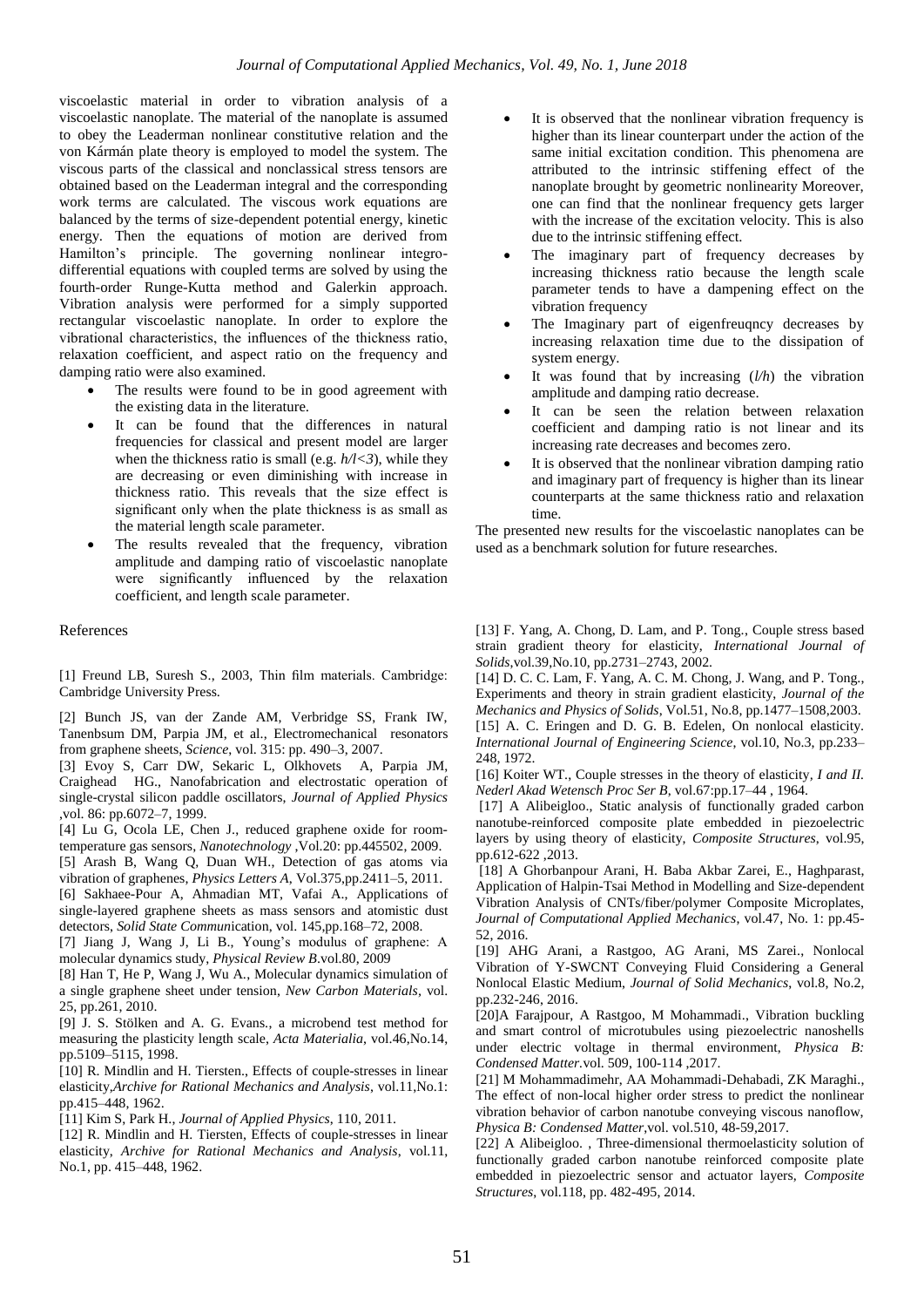[23] M Mohammadimehr, HM Hooyeh, H Afshari, MR Salarkia., Free vibration analysis of double-bonded isotropic piezoelectric Timoshenko micro-beam based on strain gradient and surface stress elasticity theories under initial stress using DQM, *Mechanics of Advanced Materials and Structures*, vol. 24, No.4: pp.287-303 ,2017. [24] M Mohammadimehr, AA Monajemi., Nonlinear vibration analysis of MSGT boron-nitride micro ribbon based mass sensor using DQEM, *Smart Structures and Systems*, vol.18.No. 5, 1029- 1062, 2016.

[25] S. Ahangar, G. Rezazadeh, R. Shabani, G. Ahmadi, and A. Toloei., On the stability of a microbeam conveying fluid considering modified couple stress theory, *International Journal of Mechanics and Materials in Design*, vol.7,No.4, pp.327–342, 2011.

[26] B. Akgöz and Ö. Civalek., Free vibration analysis for singlelayered graphene sheets in an elastic matrix via modified couple stress theory, *Materials & Design,*vol*.* 42, pp.164–171, 2012.

[27] M. H. Ghayesh, H. Farokhi, and M. Amabili., Nonlinear dynamics of a microscale beam based on the modified couple stress theory. *Composites Part B: Engineering*. Vol.50, 318–324, 2013.

[28] M Mohammadimehr, MA Mohammadimehr, P Dashti., Sizedependent effect on biaxial and shear nonlinear buckling analysis of nonlocal isotropic and orthotropic micro-plate based on surface stress and modified couple stress theories using differential quadrature method, *Applied Mathematics and Mechanics*, vol.37.No. 4, pp.529-554, 2016.

[29] Fahimeh Mehralian, Yaghoub Tadi Beni., thermo-electromechanical buckling analysis of cylindrical nanoshell on the basis of modified couple stress theory, *Journal of Mechanical Science and Technology*, 31(4), pp.1773–1787, 2017.

[30] M. M. S. Fakhrabadi, A. Rastgoo, M. T. Ahmadian, and M. M. Mashhadi., Dynamic analysis of carbon nanotubes under electrostatic actuation using modified couple stress theory, *Acta Mechanica* ,vol.225,No.6,pp. 1523–1535 , 2014.

[31] M. M. Seyyed Fakhrabadi, A. Rastgoo, and M. T. Ahmadian., Investigation of the Mechanical Behaviors of Carbon Nanotubes under Electrostatic Actuation Using the Modified Couple Stress Theory. Fullerenes, *Nanotubes and Carbon Nanostructures,*vol. 21.No.10, pp.930–945, 2013.

[32] Ghayesh MH, Farokhi H, Amabili M., Nonlinear behavior of electrically actuated MEMS Resonators, *International Journal of Engineering Science*, vol.71, pp.137-155, 2013.

[33]Kiani. Keivan; Gharebaghi. Saeed Asil, Mehri. Bahman.,Inplane and out-of-plane waves in nanoplates immersed in bidirectional magnetic fields, *Structural Engineering and Mechanics* vol.61,No.1,pp.65-67, ,2017

[34] Keivan Kiania.,Nonlocal continuum-based modeling of a nanoplate subjected to a moving nanoparticle Part I: Theoretical formulations,*Physica E: Low-dimensional Systems and Nanostructures,*vol*.* 44.No.1,pp.229–248 ,2011.

[35] Keivan Kiani.,Nonlocal continuum-based modeling of a nanoplate subjected to a moving nanoparticle. Part II: Parametric studies ,*Physica E: Low-dimensional Systems and Nanostructures* ,vol.44.No.1,pp.249-269, 2011.

[36]Keivan Kiani.,Vibrations of Biaxially Tensioned-embedded Nanoplates for Nanoparticle Delivery, *Indian Journal of Science and Technology* ,vol.6, No.7 ,pp. 4894-4902 ,2013.

[37] Keivan Kiani., Small-scale effect on the vibration of thin nanoplates subjected to a moving nanoparticle via nonlocal continuum theory , *Journal of Sound and Vibration*, vol.330.No.20 , pp. 4896–4914 ,2011.

[38] Murmu T, Pradhan SC., Small-scale effect on the free in-plane vibration of nanoplates by nonlocal continuum model, *Physica E*, vol.41,1628–33, 2009.

[39] Murmu T, Pradhan SC., Vibration analysis of nanoplates under uniaxial prestressed conditions via nonlocal elasticity, *J Appl Phys* 106, pp.104301 , 2009.

[40] Assadi A, Farshi B., Vibration characteristics of circular nanoplates, *Journal of Applied Physics*, vol.108, pp.074312 , 2010.

[41] Junhong Guoa, Jiangyi Chenb, Ernian Panc., Free vibration of three-dimensional anisotropic layered composite nanoplates based on modified couple-stress theory,*Physica E*,vol. 87, pp.98–106, ,2017

[42] Aksencer T, Aydogdu M., Levy type solution method for vibration and buckling of nanoplates using nonlocal elasticity theory, *Physica E*, vol.43,pp.954–9 , 2011.

[43] Malekzadeh P, Setoodeh AR, Alibeygi Beni A., Small scale effect on the free vibration of orthotropic arbitrary straight-sided quadrilateral nanoplates, *Composite Structures*, vol.93,pp.1631–9, 2011.

[44]Majid Ghadiri, Mohammad Mahinzare,Navvab Shafiei,Khashayar Ghorbani.,On size-dependent thermal buckling and free vibration of circular FG Microplates in thermal environments, *Microsystem Technologies*,vol. 23, No. 10, pp. 4989– 5001,2017.

[45] Elwenspoek M, Jansen H., 2004, Silicon micromachining. Cambridge University Press, Cambridge ,

[46] Teh KS, Lin LW., Time-dependent buckling phenomena of polysilicon micro beams, *Microelectron Journal*,vol. No.30,pp.1169- 1172, 1999.

[47] Yan X, Brown WL, Li Y, Papapolymerou J, Palego C, Hwang JCM, Vinci RP., Anelastic stress relaxation in gold films and its impact on restoring forces in MEMS devices, *Journal Microelectromech System* .vol.18,No.3,pp.570–576, ,2009.

[48] Su Y, Wei H, Gao R, Yang Z, Zhang J, Zhong Z, et al., Exceptional negative thermal expansion and viscoelastic properties of graphene oxide paper, *Carbon*, vol.50,pp.2804–9 , 2012.

[49] J.C. Liu , Y.Q. Zhang, L.F. Fan., Nonlocal vibration and biaxial buckling of double-viscoelastic-FGM-nanoplate system with viscoelastic Pasternak medium in between, *Physics Letters A*, vol.381, pp.1228–1235 ,2017.

[50] S. Pouresmaeeli, E. Ghavanloo, S.A. Fazelzadeh., Vibration analysis of viscoelastic orthotropic nanoplates resting on viscoelastic medium, *Composite Structures,vol.* 96,pp. 405–410, 2013.

[51] A Jamalpoor, M Bahreman, M Hosseini., Free transverse vibration analysis of orthotropic multi-viscoelastic microplate system embedded in visco-Pasternak medium via modified strain gradient theory,*Journal of Sandwich Structures & Materials* , 2017.

[52]A Ghorbanpour Arani, E Haghparast., Size-Dependent Vibration of Axially Moving Viscoelastic Micro-Plates Based on Sinusoidal Shear Deformation Theory, *International Journal of Applied Mechanics,*vol*.* 9,No.2, pp.20, ,2017

[53] J. Smart, J.G. Williams., A comparison of single integral nonlinear viscoelasticity theories. *Journal of the Mechanics and Physics of Solids*,vol. 20: pp.313–324 , 1972

[54] H. Leaderman., Large longitudinal retarded elastic deformation of rubberlike network polymers, *Polym. Trans. Soc. Rheol,* vol.6,pp. 361–382, 1962.

[54] Christensen RM.,1971, Theory of viscoelasticity. Academic Press, New York 32.

[55] Lagnese JE., 1989, Boundary stabilization of thin plates, Philadelphia: SIAM.

[56] Reddy JN, Kim J. , A nonlinear modified couple stress-based third-order theory of functionally graded plates, *Composite Structures* ,vol. **94**.No.3,pp.1128–43, 2012

[57] Ma HM, Gao XL, Reddy JN., A non-classical Mindlin plate model based on a modified couple stress theory, *Acta Mech*, vol. 220.No1–4,pp.217–35, ,2011.

[58] Lee HJ, Zhang P, Bravman JC., Stress relaxation in freestanding aluminum beams,*Thin Solid Films* ,vol.476,pp.118–124, , 2005.

[59] Yan X, Brown WL, Li Y, Papapolymerou J, Palego C, Hwang JCM, Vinci RP., Anelastic stress relaxation in gold films and its impact on restoring forces in MEMS devices, *Journal Microelectromech Syst*e*m*, vol.18,No.3, pp.570–576, ,2009

[60] Niyogi AK., Nonlinear bending of rectangular orthotropic plates, *International Journal of Solids Structures,* vol. 9,No.9 ,pp.1133–9 , 1973.